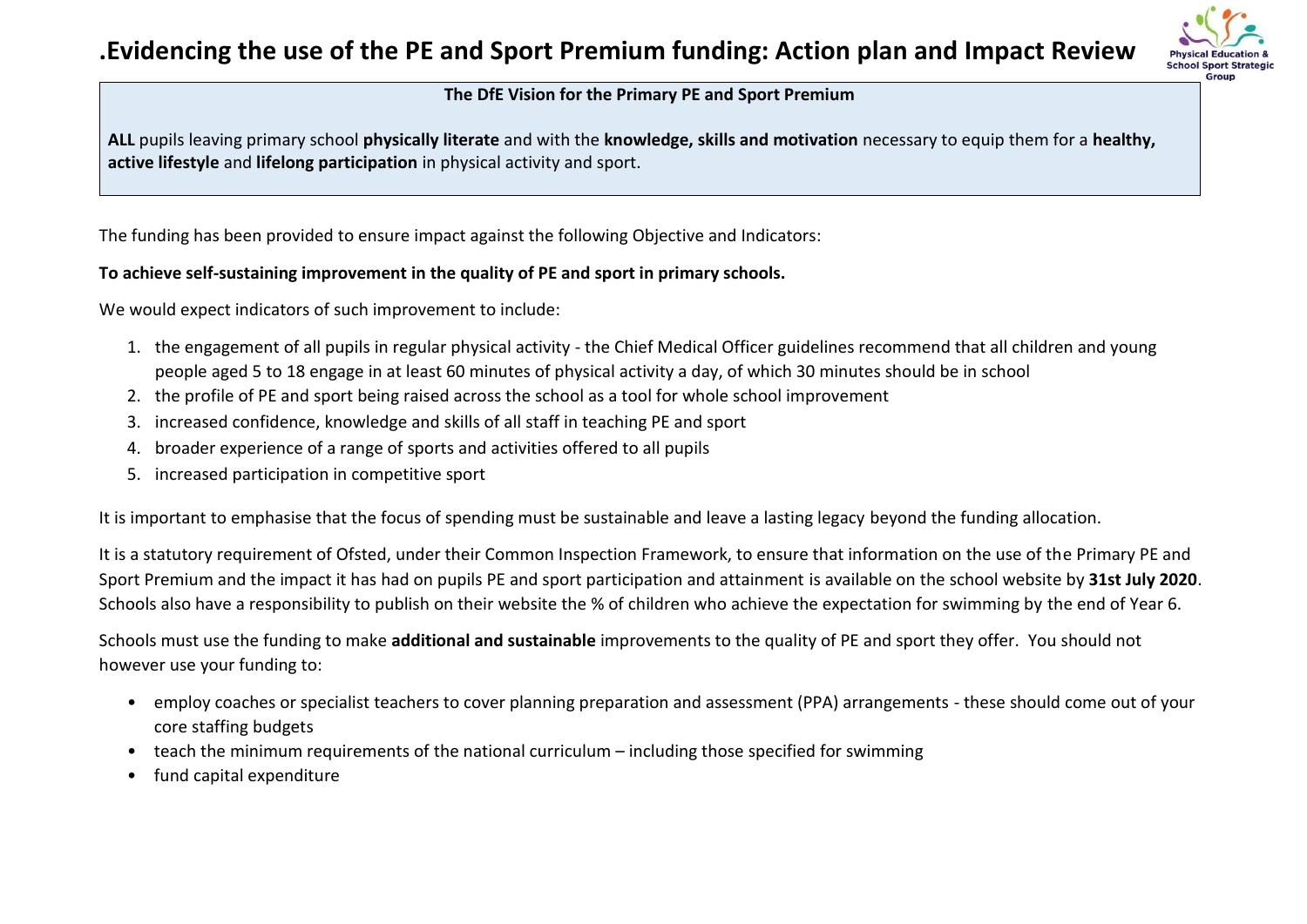**This template is designed to support you in your planning and reporting of the PE and Sport Premium funding for over an academic year. Once completed it must be published on your website.**

| <b>Academic Year:</b>            | 2020 - 2021                        |
|----------------------------------|------------------------------------|
| <b>Total Funding Allocation:</b> | $£17,650 - SMPS$<br>£17,690 - SVPS |
| <b>Actual Funding Spent:</b>     | Currently £21,500<br>(Sept 2020)   |

### **PE and Sport Premium Action Plan**

| Indicator 1: The engagement of all pupils in regular physical activity - the Chief Medical Officer guidelines recommend<br>Percentage of total allocation: 14%<br>that all children and young people aged 5 to 18 engage in at least 60 minutes of physical activity a day, of which 30<br>minutes should be in school |                                                                                                                                                                                                                       |                   |                                                                                                                                                                                                                                                        |  |  |  |
|------------------------------------------------------------------------------------------------------------------------------------------------------------------------------------------------------------------------------------------------------------------------------------------------------------------------|-----------------------------------------------------------------------------------------------------------------------------------------------------------------------------------------------------------------------|-------------------|--------------------------------------------------------------------------------------------------------------------------------------------------------------------------------------------------------------------------------------------------------|--|--|--|
| Objective with clarity on intended impact<br>on pupils                                                                                                                                                                                                                                                                 | <b>Key Actions</b>                                                                                                                                                                                                    | Allocated funding | Anticipated outcomes                                                                                                                                                                                                                                   |  |  |  |
| To ensure all PE lessons delivered will<br>be engaging, active and resourced<br>effectively to deliver high quality<br>teaching                                                                                                                                                                                        | Audit the PE equipment and purchase relevant<br>resources as required<br>Review the PE curriculum to ensure broad and<br>balanced curriculum is in place<br>Ensure resources match planned units of work<br>$\bullet$ | £4000             | The pupils will be engaged in all<br>lessons<br>Children will have access to the<br>correct resources for the<br>lessons they are taught<br>Children are engaged and<br>active in their PE lessons, 'down<br>time' in lessons are kept to a<br>minimum |  |  |  |
| Continue to make links with local clubs<br>including tennis and football clubs to<br>support teachers in the delivery of PE<br>lessons                                                                                                                                                                                 | Develop links with local clubs<br>$\bullet$<br>Provide opportunities for teachers to work<br>alongside experienced coaches<br>Offer after school clubs via the clubs we contact<br>$\bullet$                          | £1000             | Children are active beyond<br>school hours<br>Teachers develop their skills in<br>teaching certain areas in Games                                                                                                                                      |  |  |  |
| Indicator 2: The profile of PE and sport being raised across the school as a tool for whole school improvement                                                                                                                                                                                                         | Percentage of total allocation: 8%                                                                                                                                                                                    |                   |                                                                                                                                                                                                                                                        |  |  |  |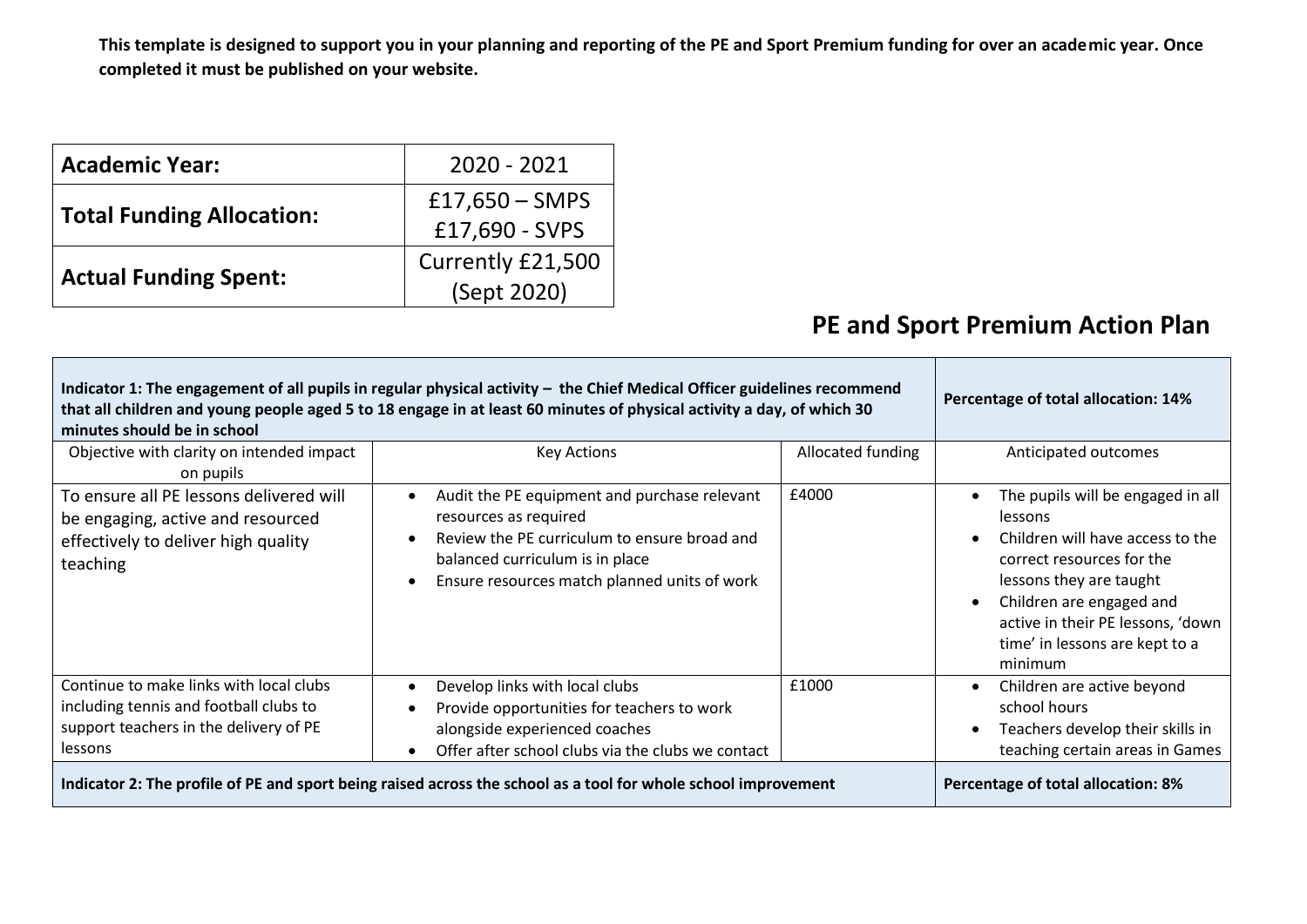| Objective with clarity on intended impact<br>on pupils                                                       | <b>Key Actions</b>                                                                                                                                                                                           | Allocated funding                   | Anticipated outcomes                                                                                                                                                            |
|--------------------------------------------------------------------------------------------------------------|--------------------------------------------------------------------------------------------------------------------------------------------------------------------------------------------------------------|-------------------------------------|---------------------------------------------------------------------------------------------------------------------------------------------------------------------------------|
| To teach children to use bikes safely in<br>Years 4 and 5                                                    | Offer Bikeability to Years 4, 5 and 6 Level 1 and<br>2 by hiring a trained Bikeability instructor for 1<br>week                                                                                              | £2000.00                            | All children by the end of Year 5<br>$\bullet$<br>are able to ride a bike safely                                                                                                |
| Continue to update the action plan<br>periodically through the year and signpost<br>parents and carers to it | Monitor the action plan and amend as<br>necessary                                                                                                                                                            | £1000                               | Action plan is a working<br>$\bullet$<br>document and reflects the<br>work of the provision of sport<br>at St. Mary's and St Vincent's                                          |
|                                                                                                              | Indicator 3: Increased confidence, knowledge and skills of all staff in teaching Physical Education and sport                                                                                                |                                     | Percentage of total allocation: 18%                                                                                                                                             |
| Objective with clarity on intended impact<br>on pupils                                                       | <b>Key Actions</b>                                                                                                                                                                                           | Allocated funding                   | Anticipated outcomes                                                                                                                                                            |
| Develop the expertise of teaching staff in<br>PE, by giving opportunities to work<br>alongside 'good staff'  | Provide opportunities for teachers to teach<br>alongside qualified coaches and experienced PE<br>teachers<br>Training for teachers where appropriate<br>Series of CPD led by qualified coaches               | £6500.00                            | Teachers subject knowledge<br>$\bullet$<br>and confidence is improved<br>when teaching PE<br>The percentage of good<br>$\bullet$<br>teaching in PE increases to at<br>least 90% |
| Indicator 4: Broader experience of a range of sports and activities offered to all pupils                    |                                                                                                                                                                                                              |                                     | Percentage of total allocation: 10%                                                                                                                                             |
|                                                                                                              |                                                                                                                                                                                                              |                                     |                                                                                                                                                                                 |
| Objective with clarity on intended impact<br>on pupils                                                       | <b>Key Actions</b>                                                                                                                                                                                           | Allocated funding                   | Anticipated outcomes                                                                                                                                                            |
| To develop the range of after school clubs /<br>outside of school hours offered to the<br>children           | Discuss with the SGO the opportunities to run a<br>$\bullet$<br>more varied range of clubs<br>Share achievements from outside of school in<br>whole school assemblies                                        | £2000.00                            | Children participate in sports<br>$\bullet$<br>that open up the possibility of<br>developing new skills                                                                         |
| To source swimming lessons for Year 4                                                                        | Now that the local swimming centre is open<br>$\bullet$<br>again to contact them to book a slot for<br>swimming lessons (Jan 2021)<br>Includes swimming in the curriculum map at Key<br>$\bullet$<br>Stage 2 | £1500.00                            | Percentage of children<br>$\bullet$<br>swimming 25m and able to<br>swim more than 1 stroke and<br>be able to self-rescue is at least<br>85%                                     |
| Indicator 5: Increased participation in competitive sport                                                    |                                                                                                                                                                                                              | Percentage of total allocation: 10% |                                                                                                                                                                                 |
| Objective with clarity on intended impact                                                                    |                                                                                                                                                                                                              | Allocated funding                   | Anticipated outcomes                                                                                                                                                            |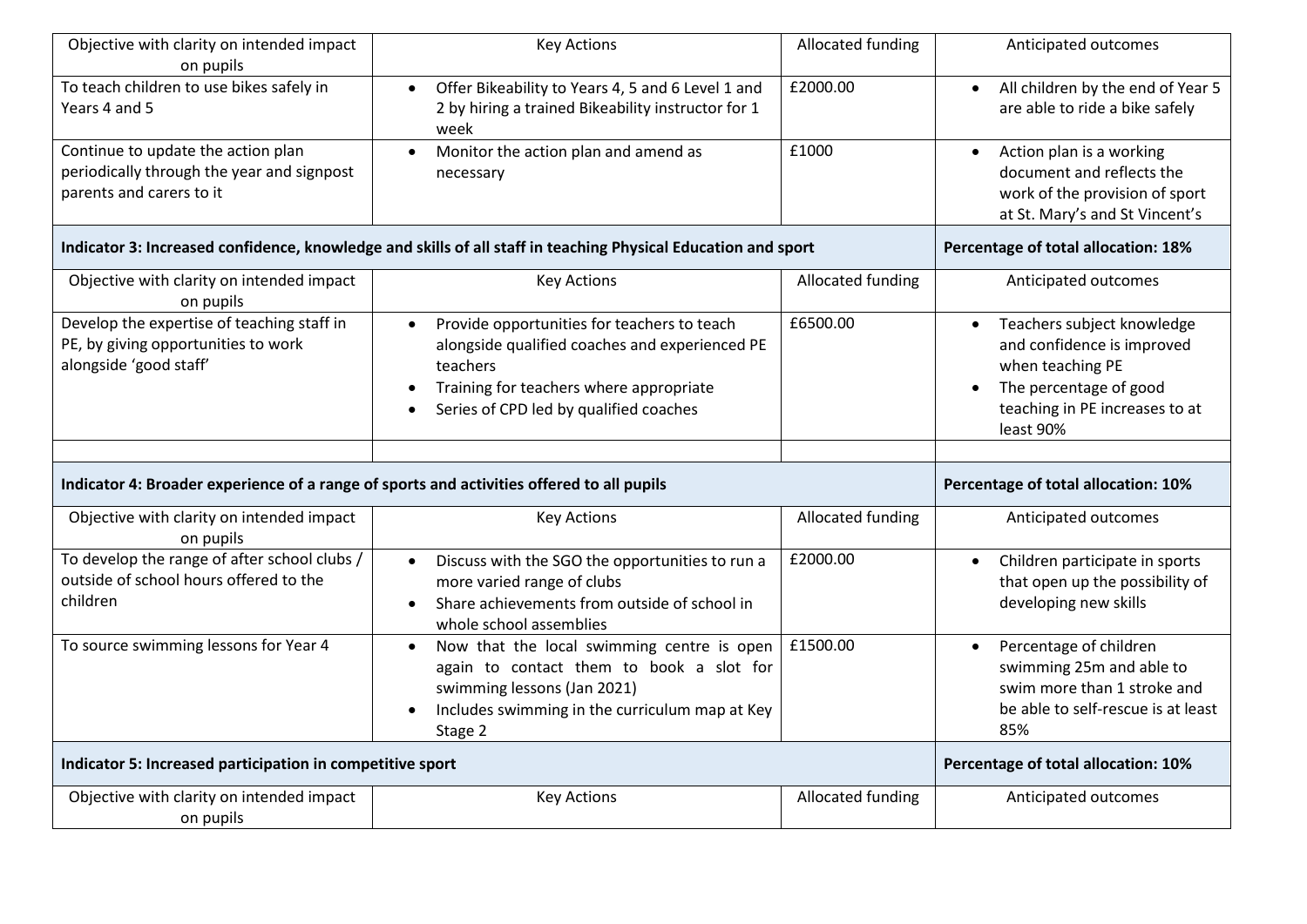| To access competitions through the SGO<br>on a more regular basis                                                          | PE Subject Leader to enter teams in to more<br>competitions through the year<br>Enter teams into local football competitions                                                          | £2500.00 | Children in KS 1 and 2 are given<br>$\bullet$<br>the opportunity to access<br>competitive sport throughout<br>the year<br>Equal opportunities for boys<br>$\bullet$<br>and girls to access sport in a<br>competitive field. |
|----------------------------------------------------------------------------------------------------------------------------|---------------------------------------------------------------------------------------------------------------------------------------------------------------------------------------|----------|-----------------------------------------------------------------------------------------------------------------------------------------------------------------------------------------------------------------------------|
| To engage with the local SGO to access<br>opportunities for children to be actively<br>involved in sport beyond PE lessons | Young Leader Training - SVPS Jan 2021 (5<br>weeks)<br>Focused extra-curricular activities eg Energise<br>Clubs (2 clubs per school)<br>Buy into the local SGO offer to access support | £1000.00 | Children actively engaged in<br>$\bullet$<br>sport beyond PE lessons.                                                                                                                                                       |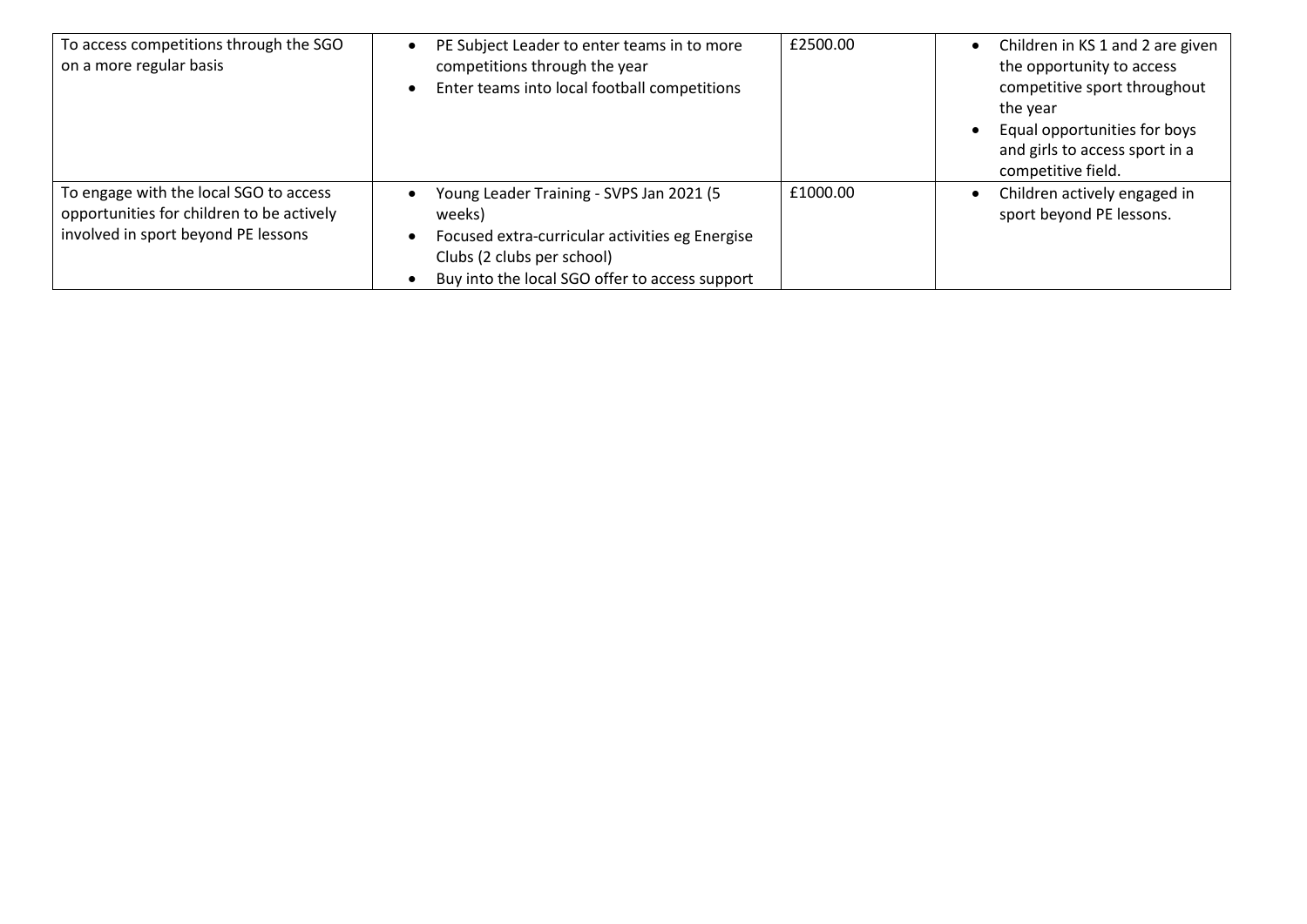# **PE and Sport Premium Impact Review**

|                                                                                                                |                                                                                                                                                                                                                   |                                                                                                                                                                                                                                       |                    | Indicator 1: The engagement of all pupils in regular physical activity - the Chief Medical Officer guidelines recommend that all  |                                                                                        |
|----------------------------------------------------------------------------------------------------------------|-------------------------------------------------------------------------------------------------------------------------------------------------------------------------------------------------------------------|---------------------------------------------------------------------------------------------------------------------------------------------------------------------------------------------------------------------------------------|--------------------|-----------------------------------------------------------------------------------------------------------------------------------|----------------------------------------------------------------------------------------|
|                                                                                                                | school                                                                                                                                                                                                            |                                                                                                                                                                                                                                       |                    | children and young people aged 5 to 18 engage in at least 60 minutes of physical activity a day, of which 30 minutes should be in |                                                                                        |
|                                                                                                                | Key Actions taken                                                                                                                                                                                                 | <b>Actual Outcomes</b>                                                                                                                                                                                                                | <b>Actual Cost</b> | Impact (school, staff, pupils) with Evidence                                                                                      | Sustainability and suggested<br>next steps                                             |
| $\bullet$                                                                                                      | Audit the PE equipment and<br>purchase relevant resources as<br>required<br>Review the PE curriculum to<br>ensure broad and balanced<br>curriculum is in place<br>Ensure resources match<br>planned units of work | PE equipment has been<br>audited by SGO but not<br>checked to ensure units can be<br>taught<br>PE curriculum has not been<br>reviewed                                                                                                 | £200               | Staff are aware of resources available and<br>continue to teach the curriculum in place.                                          | To review the curriculum and<br>ensure the content is<br>appropriate for both schools. |
| $\bullet$<br>$\bullet$                                                                                         | Develop links with local clubs<br>Provide opportunities for<br>teachers to work alongside<br>experienced coaches<br>Offer after school clubs via the<br>clubs we contact                                          | Due to COVID opportunities for<br>$\bullet$<br>links with local clubs have been<br>limited<br>Some coaches have continued<br>$\bullet$<br>to work in both schools but all<br>coaches will return to work in<br>both schools Sept 2021 | £4000              | Children have had high quality lessons<br>taught to them - lesson observations                                                    | Class Teachers to spend time<br>with coaches to develop their<br>own teaching.         |
|                                                                                                                |                                                                                                                                                                                                                   |                                                                                                                                                                                                                                       |                    | <b>WIDER IMPACT AS A RESULT OF ABOVE</b>                                                                                          |                                                                                        |
| Indicator 2: The profile of PE and sport being raised across the school as a tool for whole school improvement |                                                                                                                                                                                                                   |                                                                                                                                                                                                                                       |                    |                                                                                                                                   |                                                                                        |
|                                                                                                                | Key Actions taken                                                                                                                                                                                                 | <b>Actual Outcomes</b>                                                                                                                                                                                                                | <b>Actual Cost</b> | Impact (school, staff, pupils) with Evidence                                                                                      | Sustainability and suggested<br>next steps                                             |
|                                                                                                                | Offer Bikeability to Years 4, 5<br>and 6 Level 1 and 2 by hiring a<br>trained Bikeability instructor<br>for 1 week                                                                                                | Due to COVID Bikeability did not<br>take place this year                                                                                                                                                                              | £0                 | Some children have not had the experience<br>of learning to ride a bike safely on the road.                                       | To plan for Bikeability to take<br>place at both schools during<br>2021-2022.          |
|                                                                                                                | Monitor the action plan and<br>amend as necessary                                                                                                                                                                 | The plan has been monitored<br>throughout the year                                                                                                                                                                                    | £500               | The plan for $2021 - 2022$ will consider<br>areas of development and actions to be<br>carried over to the plan.                   | To ensure the plan for 2021-<br>2022 considers the gaps in the                         |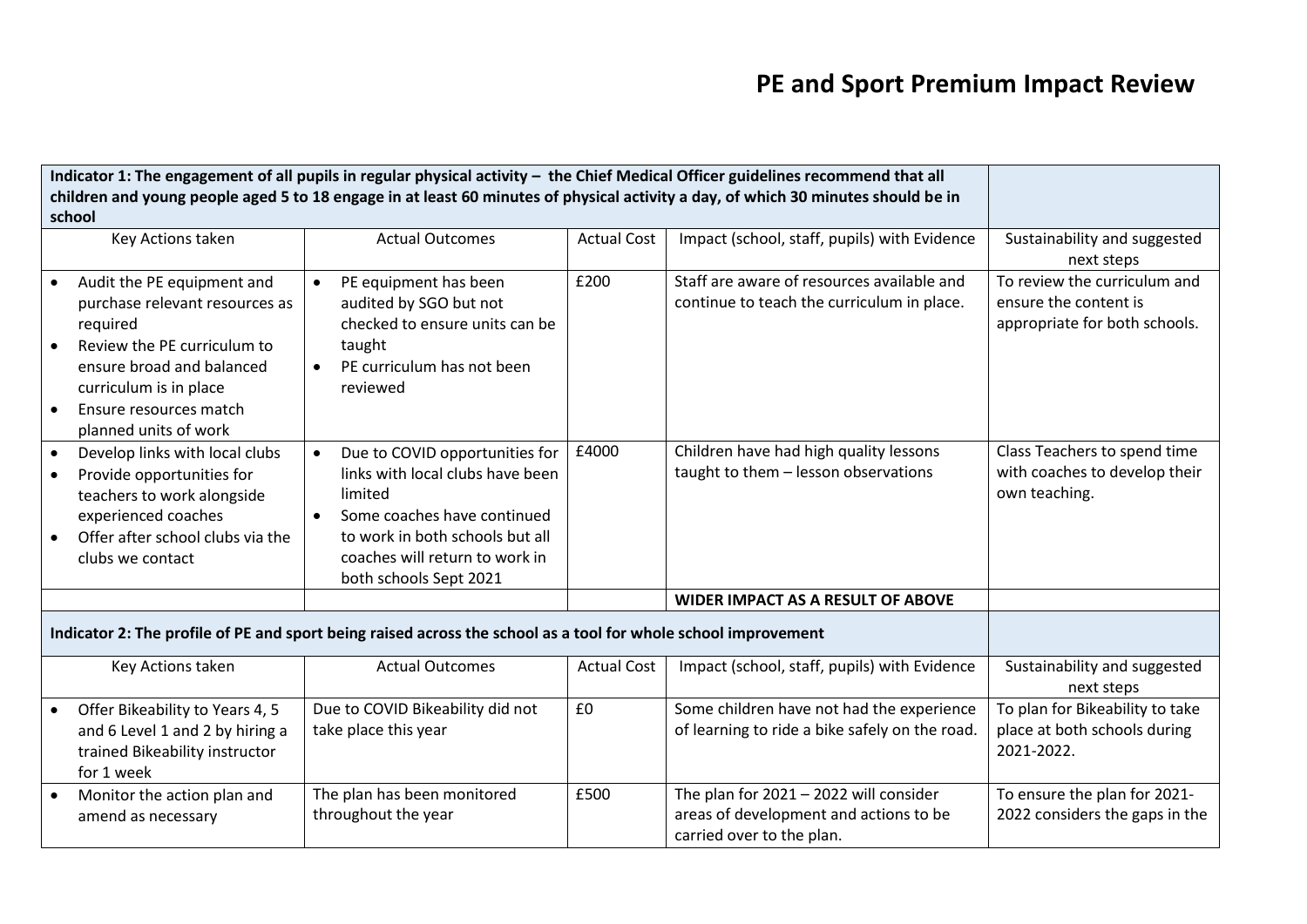|                                                                                           |                                                                                                                                                                                       |                                                                                                                                                                                    |                    |                                                                                                                                                                                                         | previous plan and plan to fill<br>these.                                           |
|-------------------------------------------------------------------------------------------|---------------------------------------------------------------------------------------------------------------------------------------------------------------------------------------|------------------------------------------------------------------------------------------------------------------------------------------------------------------------------------|--------------------|---------------------------------------------------------------------------------------------------------------------------------------------------------------------------------------------------------|------------------------------------------------------------------------------------|
|                                                                                           | $\bullet$                                                                                                                                                                             |                                                                                                                                                                                    |                    | <b>WIDER IMPACT AS A RESULT OF ABOVE</b>                                                                                                                                                                |                                                                                    |
|                                                                                           |                                                                                                                                                                                       | Indicator 3: Increased confidence, knowledge and skills of all staff in teaching Physical Education and sport                                                                      |                    |                                                                                                                                                                                                         | Percentage of total allocation:                                                    |
|                                                                                           | Key Actions taken                                                                                                                                                                     | <b>Actual Outcomes</b>                                                                                                                                                             | <b>Actual Cost</b> | Impact (school, staff, pupils) with Evidence                                                                                                                                                            | Sustainability and suggested<br>next steps                                         |
|                                                                                           | Provide opportunities for<br>teachers to teach alongside<br>qualified coaches and<br>experienced PE teachers                                                                          | Coaches have taught limited<br>lessons due to COVID, however the<br>lessons taught have allowed class<br>teachers to observe high quality<br>teaching of PE.                       | £3,500.00          | Staff are becoming more confident in their<br>teaching of PE - Lesson observations and<br>feedback from training.                                                                                       | Consider Team teaching for<br>teachers with coaches to<br>improve teaching ability |
|                                                                                           | Training / CPD for teachers<br>where appropriate                                                                                                                                      | SGO has organised training for<br>staff that has focused on the<br>effective teaching of Dance.                                                                                    | £250               | Staff are more confident with teaching of<br>dance - conversations                                                                                                                                      | To provide termly training for<br>PE during 2021-2022                              |
| $\bullet$                                                                                 |                                                                                                                                                                                       |                                                                                                                                                                                    |                    | <b>WIDER IMPACT AS A RESULT OF ABOVE</b>                                                                                                                                                                |                                                                                    |
| Indicator 4: Broader experience of a range of sports and activities offered to all pupils |                                                                                                                                                                                       |                                                                                                                                                                                    |                    |                                                                                                                                                                                                         | Percentage of total allocation:                                                    |
|                                                                                           | Key Actions taken                                                                                                                                                                     | <b>Actual Outcomes</b>                                                                                                                                                             | <b>Actual Cost</b> | Impact (school, staff, pupils) with Evidence                                                                                                                                                            | Sustainability and suggested<br>next steps                                         |
|                                                                                           | Discuss with the SGO the<br>opportunities to run a more<br>varied range of clubs<br>Share achievements from<br>outside of school in whole<br>school assemblies                        | Due to COVID clubs have not run<br>for the majority of the year to keep<br>bubbles safe.<br>Sporting achievements outside of<br>school continue to be celebrated in<br>assemblies. | £0                 | Children have missed the opportunity to be<br>involved in sporting activities at school.<br>Children have felt their achievements<br>outside of school, beyond the classroom<br>are valued - assemblies | To develop a varied sport<br>focused extra-curricular<br>timetable for 2021 - 2022 |
|                                                                                           | Now that the local swimming<br>centre is open again to contact<br>them to book a slot for<br>swimming lessons (Jan 2021)<br>Includes swimming in the<br>curriculum map at Key Stage 2 | Due to COVID and the<br>refurbishment of the local leisure<br>centre swimming lessons have not<br>taken place.                                                                     | £0                 | Children have not had the opportunity to<br>learn to swim.                                                                                                                                              | Swimming lessons for relevant<br>year groups to be sourced in<br>2021-2022         |
| $\bullet$                                                                                 |                                                                                                                                                                                       |                                                                                                                                                                                    |                    | <b>WIDER IMPACT AS A RESULT OF ABOVE</b>                                                                                                                                                                |                                                                                    |
| Indicator 5: Increased participation in competitive sport                                 |                                                                                                                                                                                       |                                                                                                                                                                                    |                    | Percentage of total allocation:                                                                                                                                                                         |                                                                                    |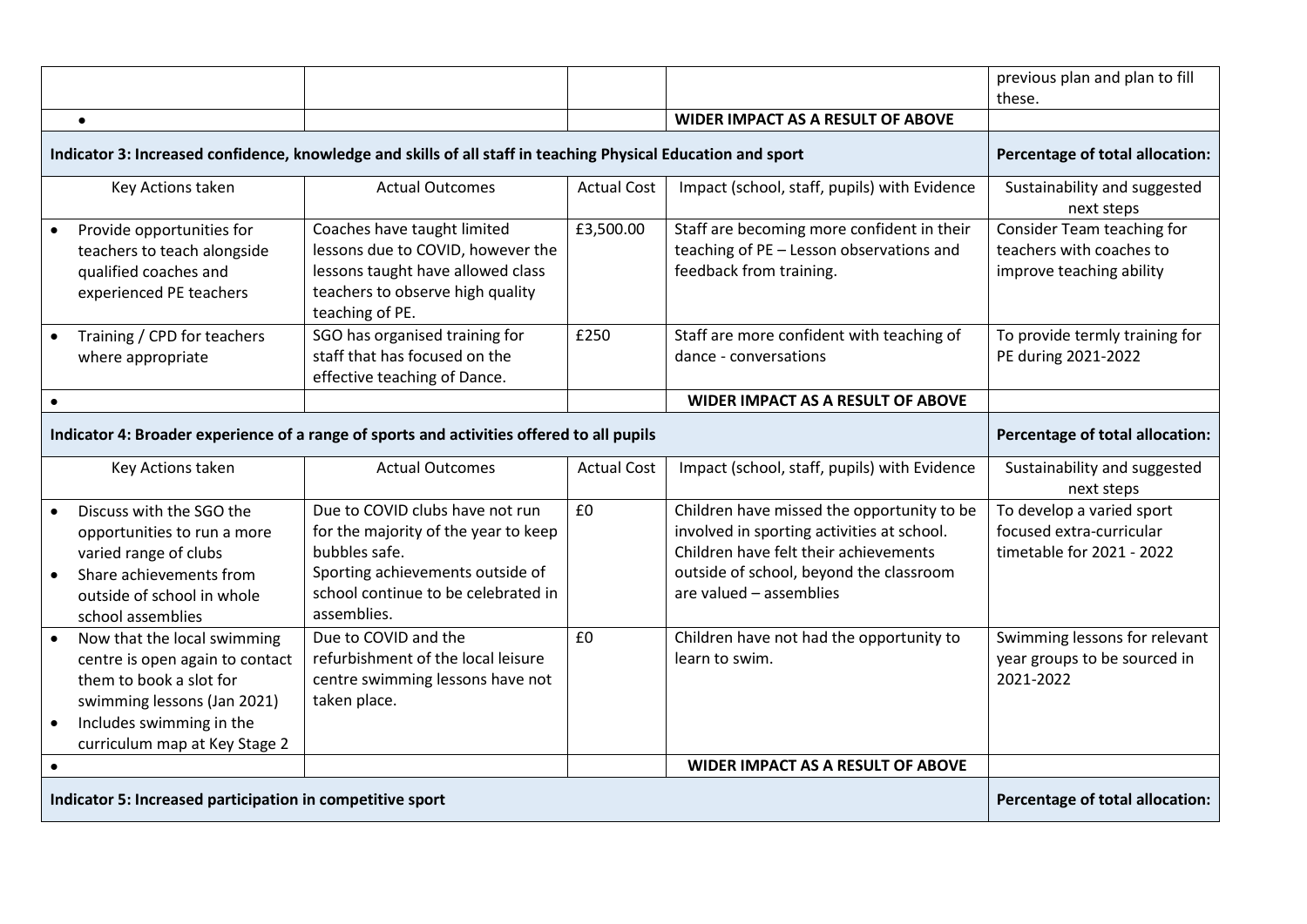| Key Actions taken                                                                    | <b>Actual Outcomes</b>                                                                                    | <b>Actual Cost</b> | Impact (school, staff, pupils) with Evidence | Sustainability and suggested |
|--------------------------------------------------------------------------------------|-----------------------------------------------------------------------------------------------------------|--------------------|----------------------------------------------|------------------------------|
|                                                                                      |                                                                                                           |                    |                                              | next steps                   |
| PE Subject Leader to enter                                                           | Due to COVID we are unable to                                                                             | £0                 | Children have lacked the opportunity to      | To enter teams in to events  |
| teams in to more competitions<br>through the year<br>Enter teams into local football | participate in competitions in<br>person, whoever year groups did<br>participate in virtual competitions. |                    | participate in competitions.                 | regularly 2021-2022.         |
| competitions                                                                         |                                                                                                           |                    |                                              |                              |
|                                                                                      |                                                                                                           |                    | WIDER IMPACT AS A RESULT OF ABOVE            |                              |

Meeting National Curriculum Requirements for Swimming and Water Safety

| What percentage of Year 6 pupils can swim competently, confidently and proficiently over a distance of at least 25 metres?                                                                                                           | 72% |
|--------------------------------------------------------------------------------------------------------------------------------------------------------------------------------------------------------------------------------------|-----|
| [What percentage of Year 6 pupils can use a range of strokes effectively [for example, front crawl, backstroke and breaststroke]?                                                                                                    | 56% |
| What percentage of Year 6 pupils can perform safe self-rescue in different water-based situations?                                                                                                                                   | 0%  |
| Schools can choose to use their Primary PE and Sport Premium to provide additional provision for swimming but this must be for MES/NO<br>activity over and above the national curriculum requirements. Have you used it in this way? |     |

Please note the information fpr swimming and water safety was collate via questioning of our Y6 children and therefore may not be accurate.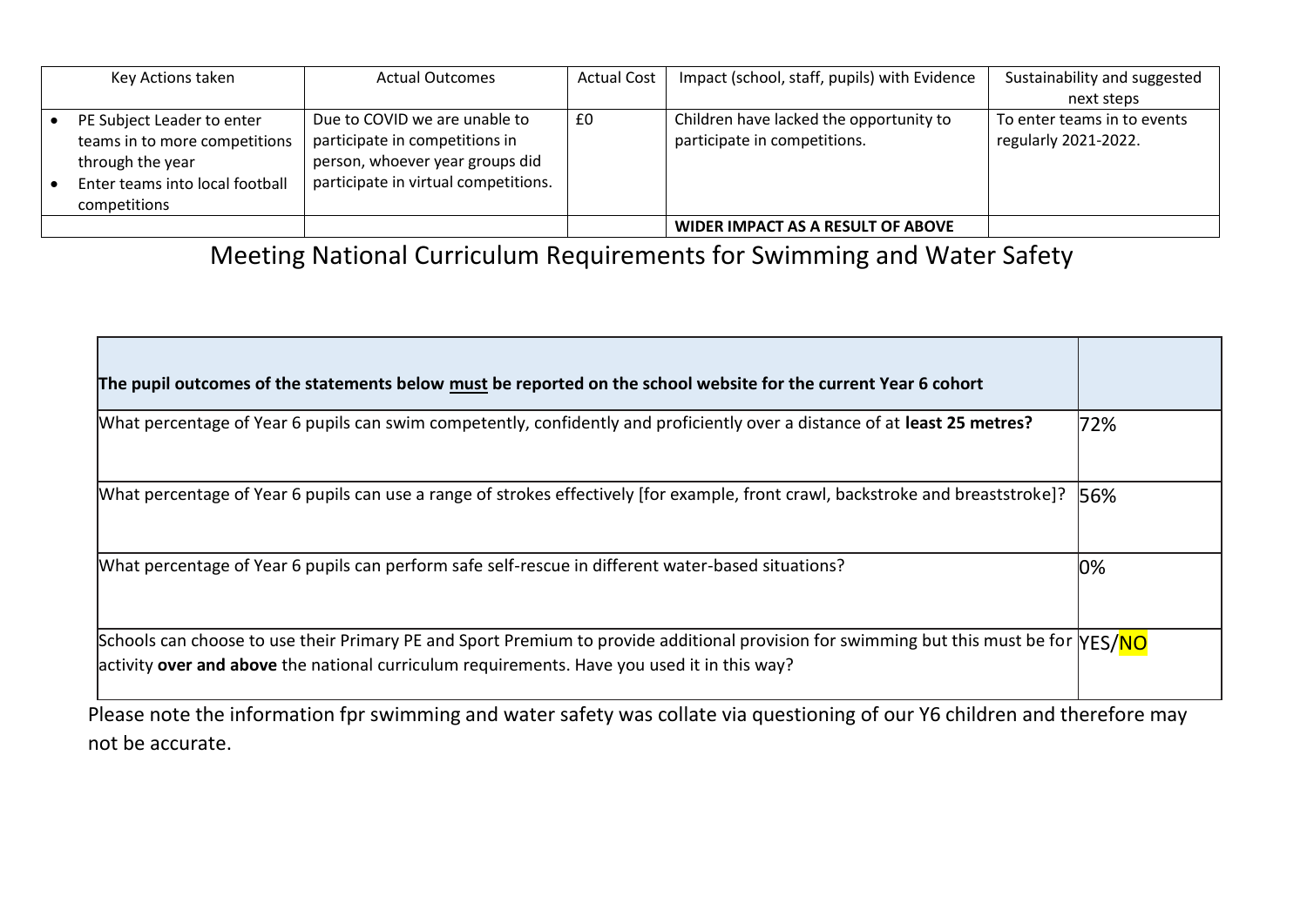## Additional information that could form the basis of a report to governors

### Sports Premium Grant

| <b>Financial Year</b> | <b>Budget</b> | <b>Actual Spend</b> |
|-----------------------|---------------|---------------------|
| 2013 - 2014           |               | £                   |
| $2014 - 2015$         |               | f                   |
| $2015 - 2016$         |               | £                   |
| 2016 - 2017           |               | £                   |
| 2017-2018             |               | f                   |
| 2018 - 2019           |               | f                   |
| $2019 - 2020$         |               | f                   |

#### **The Impact of this Funding to Date by Year**

Academic Year 2013-14

#### **Total spend 2013 – 2014 £**

Academic Year 2014-15

#### **Total spend 2014 – 2015 £**

Academic Year 2015-16